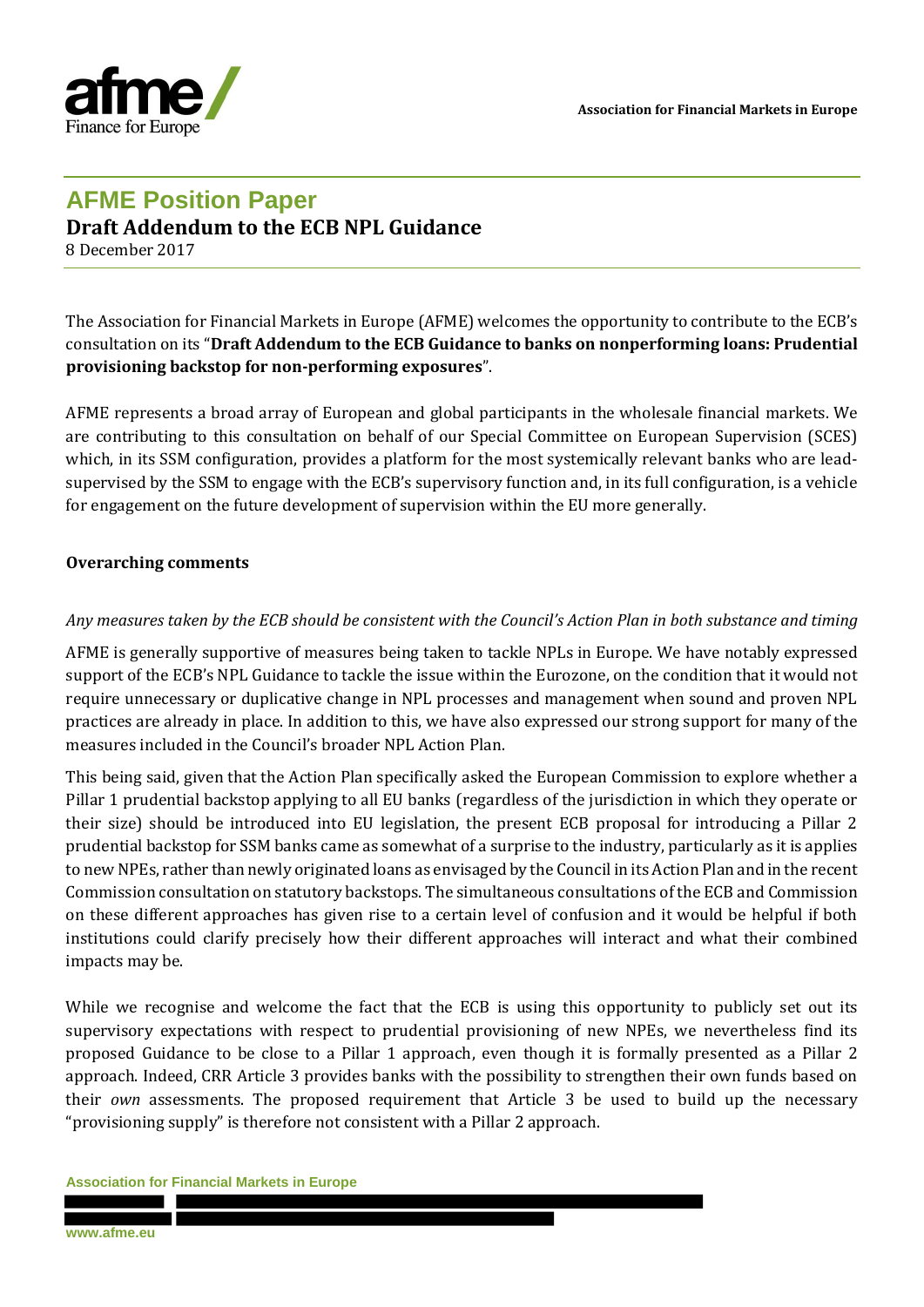Moreover, as the ECB's expectations are the basis for a strict "comply and explain" procedure, the Guidance is does not come across as a true Pillar 2 backstop. Instead, it amplifies the risk we see that the proposed calendar approach of 2/7 years will be a de facto, binding requirement that will override alternative but economically justified provision approaches, as well as the lifetime approach to expected credit losses adopted in IFRS 9 more generally. Market participants (including investors, but also banks and supervisors, for instance when examining banks' implementation of IFRS 9) are likely to have difficulty in practice understanding how the new lifetime expected credit loss approach of IFRS 9 can be different to the supervisory expectation in the draft Guidance. There is therefore likely to be a significant degree of uncertainty as to why accounting and prudential approaches co-exist but differ and, ultimately, it is the prudential approach that is likely to dominate. As such, the prudential backstop approach seems to run counter to the stated intention to not cut across accounting rules.

Additionally, through its application to an entire segment of EU banks, the SSM-supervised population, the ECB proposal can be understood as addressing a macroprudential risk, whereas the Council's Action plan has tasked the ESRB to consider whether there is a such a risk, which macroprudential tools would be appropriate for dealing with it and what the consequences might be, as part of the broader NPL Action Plan. As such the ECB's approach blurs somewhat the lines between micro and macro-supervision and, again, there is a need to consider whether these multiple approaches will be compatible.

Finally, although economic conditions are more favourable than they have been in the past, we find the 1 January 2018 date for new NPE identification to be unjustified given that the original ECB NPL Guidance is in the process of being implemented, with firms carrying out their individual NPL plans accordingly. Moreover, the Guidance already contains disclosure requirements that will help ensure potential investors in NPL portfolios to have relevant information, with further information initiatives underway as part of the Council's Action Plan. Last, but not least, IFRS9 will be going live in just a few weeks. Instead of introducing additional measures at this point, it would be more appropriate for the ECB to allow the above measures to bed down and to assess their affects before taking any further action.

Should the ECB decide however to retain the 1 January 2018 date, it must be made clear that this is an identification date, as opposed to an implementation date (as this has been a source of confusion in the consultation process) and that supervisory expectations will only be effective from 1 January 2020 earliest (i.e. for unsecured exposures).

Given all of the above, we are concerned that the present ECB proposal is frontrunning the ongoing, broader reflection at European level on NPLs, while at the same time potentially conveying the signal that the provision levels of the banks the ECB supervises are not adequate.

We are also concerned that the ECB's proposal is not accompanied by any explanation of its potential costs and benefits, or consideration of its effects and possible alternatives. At the very least, communication from the ECB on how it will monitor the impacts of the proposal on new lending, secondary markets (where it is important that actions taken by the ECB and other institutions do not create undue price distortions or unduly incentivise certain categories of market participants) and the potential transfer of risk to actors that are not under direct prudential supervision is necessary.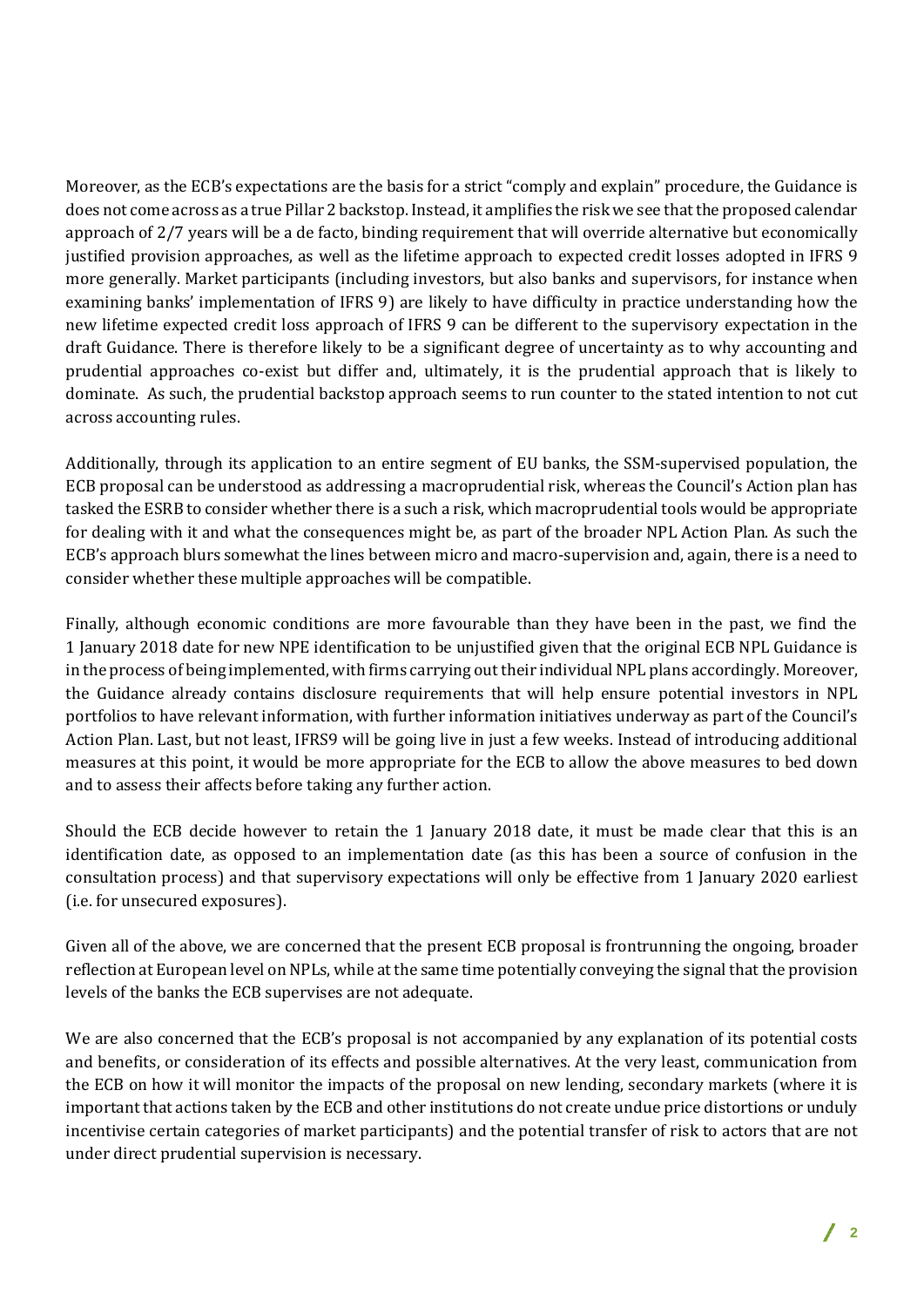### *An institution-specific approach appears preferable at this point in time*

Decisions on provisioning are based on the information institutions have with respect to their particular client portfolios, including customers' payment history, financial forecasts and their degree of engagement across the full range of an institution's business. It is also well known that recovery periods vary according to jurisdictions (where national insolvency frameworks, currently being considered in the context of the boarder Council NPL Action Plan, and the tax treatment of write offs both play an important, jurisdiction-specific role) and also according to portfolios (for instance retail versus corporate, where the latter typically have more restructuring options) and type of security (which importantly can go beyond rights on collateral but can also include for instance rights over future cash flows of an entity). We are concerned that the guidance will result in these idiosyncratic factors, which form the basis for provisioning that justifiably differs from the ECB's calendar approach, being overruled.

The proposal also does not take into account the tax deductible nature of accounting provisions as opposed to the non-tax deductible use of CRR Article 3. Without adjusting for this, the impact on CET 1 would exceed that obtained from the adoption of 100% provisions. As a result, a differential treatment would be applied to banks that cannot register sufficient accounting provisions compared to those in a different situation.

Finally, it is not clear to what extent measures that promote a calendar approach to provisioning are consistent with the EBA's Guidelines on PD and LGD estimation (where LGDs must be determined based on the institution-specific notion of maximum recovery period rather than a prescribed number of years).

It is therefore difficult to see how the ECB can define a single supervisory expectation which will be appropriate for application to all SSM institutions, especially as very little information has been given as to how the backstop has been calibrated.

The ECB has itself recognised that there cannot be a "one-size-fits-all" solution for all banks when it comes to dealing with NPLs<sup>1</sup> and, in the context of its wider NPL Guidelines, it noted that "setting a generic NPL reduction strategy would not have allowed supervisors to take into account the existing disparity in the starting points of banks and the specificities of the environment in which they operate"<sup>2</sup>. We find these statements difficult to reconcile with the present proposals and are concerned that the proposals could create undue distortions between SSM institutions.

We also see risks of other level playing field issues occurring and encourage the ECB to consider these carefully. For instance, SSM supervised firms may be placed at a disadvantage compared to other EU banks which do not fall under the ECB's scope, as will the subsidiaries of SSM firms competing in third country markets with local institutions which do not have to respect such rules. The ECB should also reflect on whether

 $\overline{a}$ 

<sup>1</sup> Danièle Nouy, ECB Supervisory Board Chair, Handelsblatt 18 April 2017

<sup>2</sup> Sharon Donnery, Deputy Governor of the Central Bank of Ireland, February 2017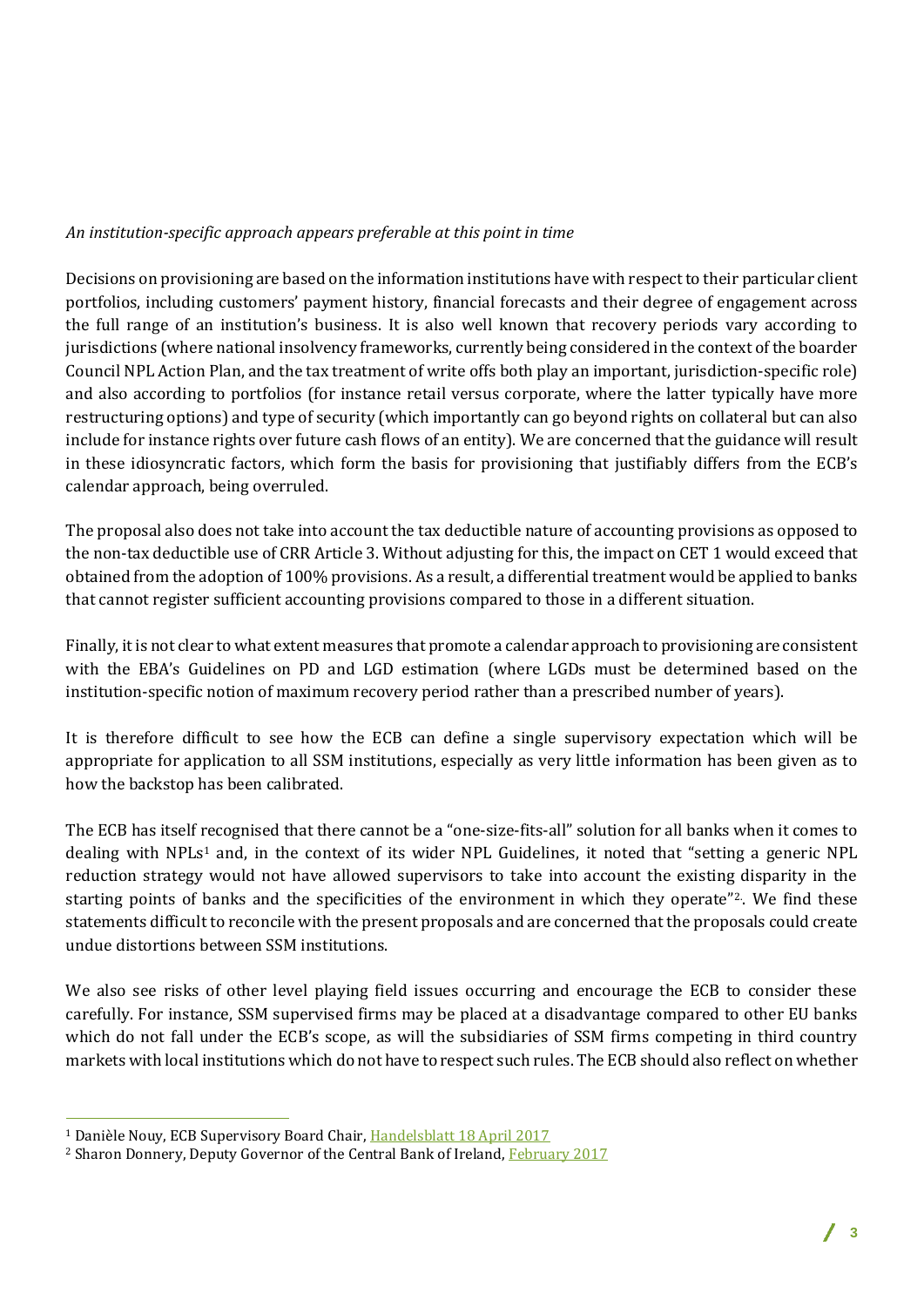undue distortions may occur for SSM players engaging in the legitimate activity of purchasing and selling of NPL portfolios compared to non-SSM supervised players carrying out similar activities.

In light of the above, our members consider it would be preferable for any ECB provisioning measures at this stage to remain purely institution-specific, building on firms' implementation programmes of the existing NPL Guidance.

## *Clarity on the ECB's intentions regarding the NPL stock is required as a matter of urgency*

We note that accompanying FAQs to the draft addendum mentions that "Supervisors will continue to monitor bank-specific progress in NPL reductions and present by Q1 2018 their considerations of further policies to address the existing stock of NPLs, including appropriate transitional arrangements". Timely communication on the ECB's intentions in this area is paramount and it is essential that the ECB engages with the industry prior to putting forward any such measures to ensure that its mechanism and impacts are well understood.

AFME would welcome the opportunity to facilitate such engagement between the industry and the ECB in the near future.

## **Issues that must be addressed in the Guidance if it is to be adopted**

# *Clarification on the comply or explain approach*

The "comply and explain" section of the Guidance requires significant redrafting so that it is clear the proposed 2/7 years are a backstop supervisory expectation only, and not the starting point for firm's provisioning approaches. As written, it is not at all clear whether "comply and explain" would be on a portfolio or exposure basis or what the expectations are for non-homogenous portfolios. Importantly, under "comply or explain" there is no transparency on how a JST will determine whether a deviation is acceptable or not. This is a significant cause for concern as there is a risk that supervisors may be incentivized by the Guidance to ignore sound economic reasons (and therefore inadvertently promote the destruction of economic value on banks' balance sheets).

Rather than imposing a relatively opaque and burdensome justification process on firms in the case of deviations from the 2/7 years, the starting point should be the bank's accounting provisions. The onus should then be on the JST to duly explain to an institution through a robust supervisory dialogue why the bank's existing approach for a specific portfolio may not be sufficiently prudent. In these specific cases, if the firm does not implement the supervisor's justified expectation, we understand that this would be factored into the institution's SREP.

## *Scope of the backstop*

There are subsets of NPEs that should not be subject to the prudential backstop. These include forborne exposures and exposures that are classified as NPEs solely through contagion and are exposure types already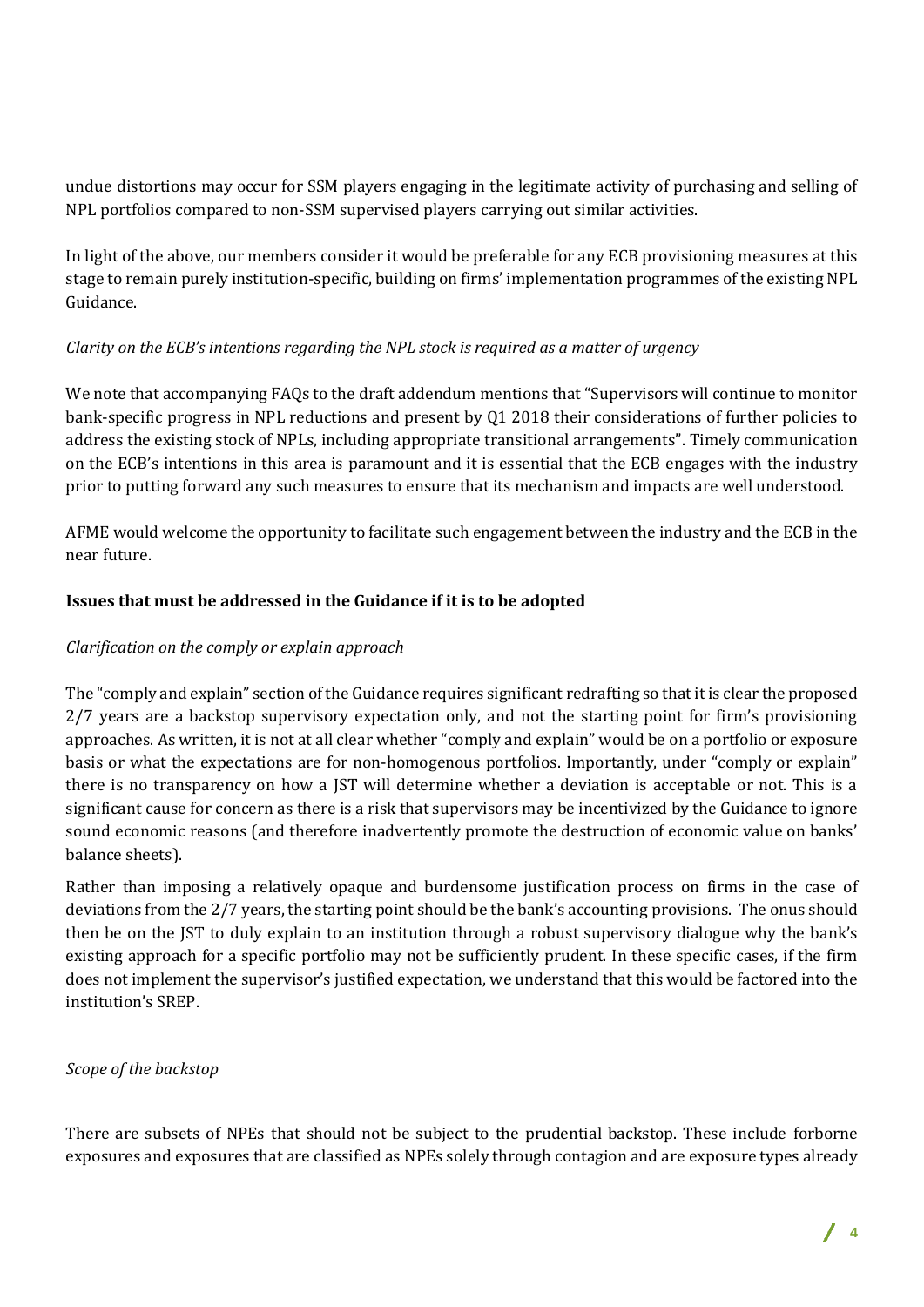identified by the ECB as being examples of justifications for non-compliance in the section of the draft Guidance that addresses deviations. We consider that the final Guidance should specify that these are automatically exempt from the backstop (instead of forcing the comply or explain procedure and placing the burden of proof on banks).

Indeed, the March 2017 ECB NPL Guidance includes an expectation that banks should "implement welldefined forbearance policies" (something that banks would generally undertake through their normal course of business). Where a bank has aligned with this guidance and implemented a well-defined forbearance policy, NPE exposures that respect a forbearance plan agreed in line with such a policy should not be subject to further regulatory provisions.

Furthermore, we do not consider it coherent to have a backstop generated purely on the time spent in NPE. Even for accounts which do conform to a formal forbearance plan, payments may well be made on an ad-hoc basis through the recovery period. It does not appear credible to assume a regulatory provision of 100%, implying zero value, for such exposures where payments have been received and probability of future payments would therefore not be 0%. A backstop based on the time since last payment to the account would therefore be more consistent with the underlying risk of exposures that may be in long term NPE status.

#### *Other issues requiring clarification*

- The ECB should clarify that the Guidance applies only to the banking book and not to trading positions.
- It should also be clarified that any backstop would apply to exposure values already used for capital requirement purposes; i.e. credit conversion factors as provided for in the CRR should apply to offbalance sheet exposures.
- We note the ECB's view that application of the backstop should not result in cliff edge effects, but should rather be implemented in a suitably gradual way from the moment of NPE classification. Nevertheless, there is no evidence to justify that this "suitably gradual way" coincides with "at least a linear path" for the secured backstop. Moreover, a linear path may not be consistent with the latest regulatory development in terms of valuation of immovable property and other eligible collateral or LGD internal models sensitive to vintage years. It should therefore be clarified that the linear path is not a requirement.
- For the avoidance of doubt, the Guidance should clarify that when a bank engages in NPL purchases as an activity that is part of its business model and, where the necessary valuation due diligence has been carried out, there should be no further provisioning expectations.
- Again, for the avoidance of doubt, the Guidance should clarify that the RWA and associated capital requirement of defaulted assets can be taken into account in banks' "supply" towards fulfilling backstop expectations.
- We understand that the intention of the ECB is to allow the recognition of all credit risk mitigation forms that are eligible under the CRR. However, the draft guidance refers to all immovable property and other eligible collateral or other forms of credit risk protection that fulfil the criteria of credit risk mitigation of Part Three, Title II, *Chapter 4* of the CRR. *Chapter 4* of the CRR does not apply to IRBA banks and the reference to the CRR text needs to be adjusted accordingly so that CRM eligibility is not restricted for IRBA banks.